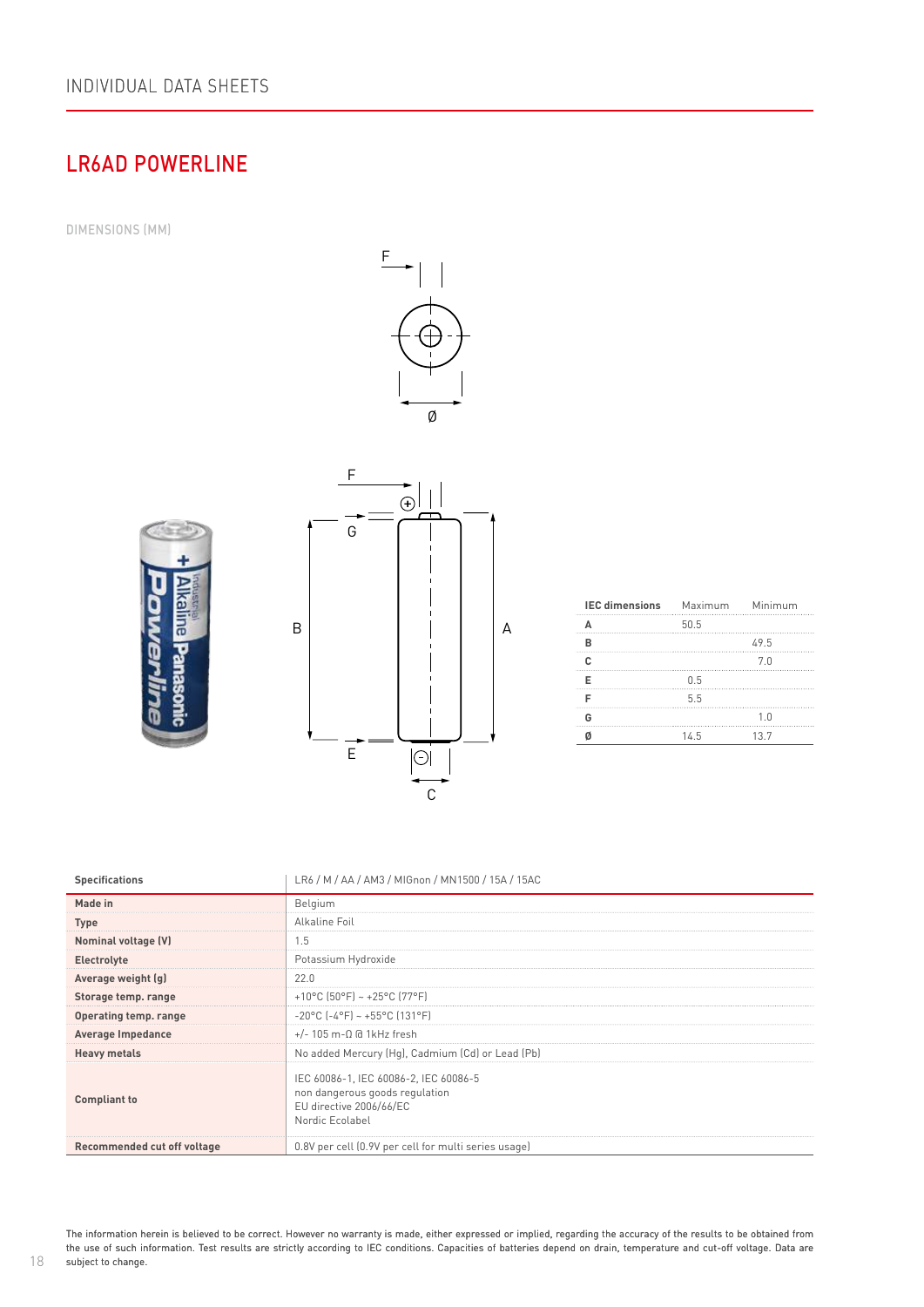### LR6AD POWERLINE

#### TYPICAL DISCHARGE VALUES



















The information herein is believed to be correct. However no warranty is made, either expressed or implied, regarding the accuracy of the results to be obtained from the use of such information. Test results are strictly according to IEC conditions. Capacities of batteries depend on drain, temperature and cut-off voltage. Data are subject to change.